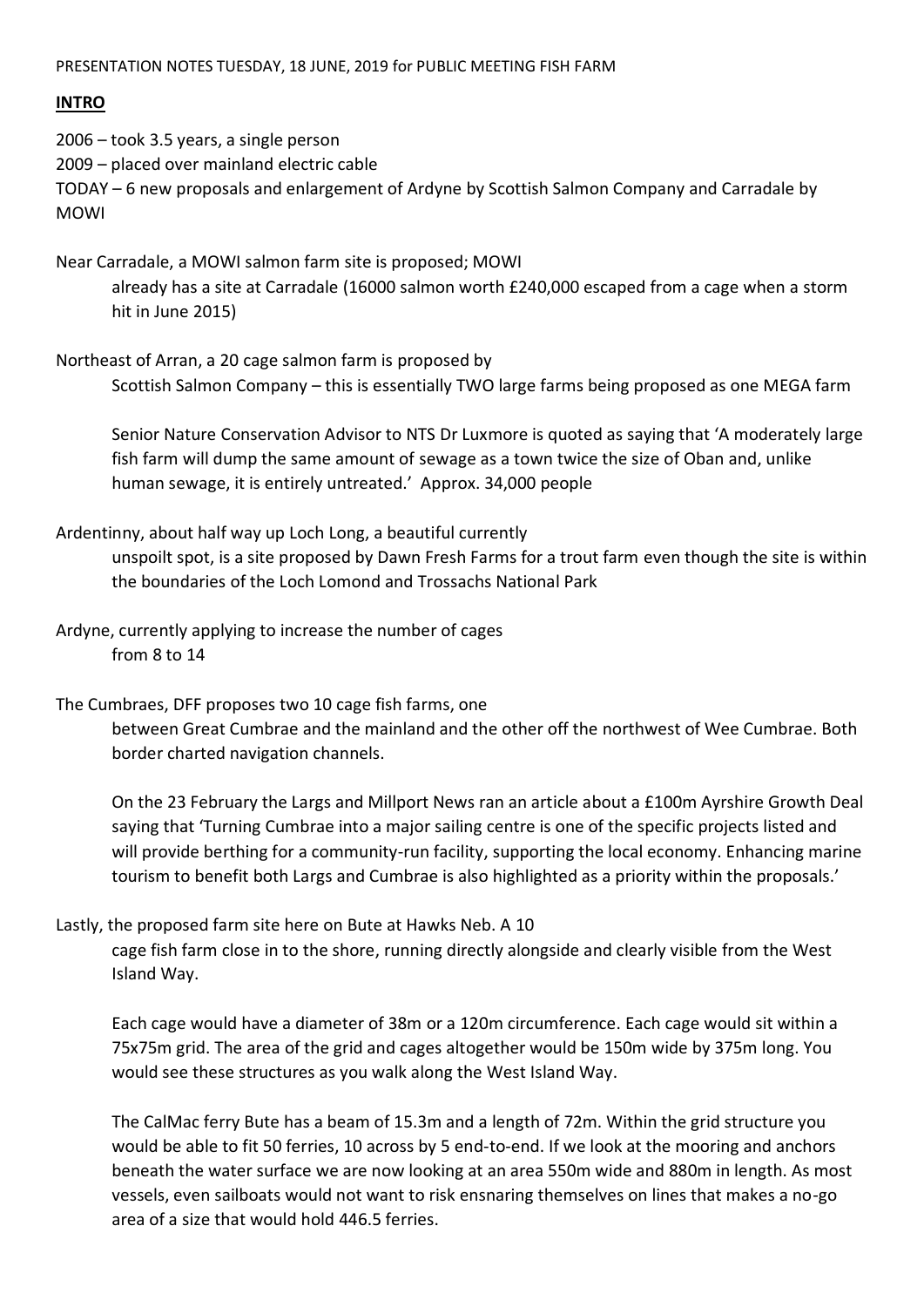The footprint would mean that sailing boats and kayaks could not come within almost a kilometre of the shore at the south end of the island, which is what boats and kayaks normally due, particularly if seeking shelter and safety.

In addition there would be a permanently moored feed barge and there would be other vessels that would operate at various times for feed delivery, daily removal of mortalities, net cleaning, chemical treatments of fish for parasites and when harvesting.

## **What's so bad about fish farms? Why are we opposing fish farming?**

Unfair – use of our natural resources – if you as an individual can be prosecuted for accidentally allowing a septic system to overflow into a watercourse why can an entire industry use our seas as a dumping ground with no penalties?

Look at the regulations farmers face - would they be allowed to let parasites eat through their livestocks' skins? Would they be allowed to dump animal faeces into nearby burns or into the sea? Not a chance. Yet this is what is happening at fish farms.

So, besides me saying that fish farming is unfair what are the documented impacts. An amount of waste equivalent to that of over half the population of Scotland (according to the ECCLR report) Unsustainability of producing feed for farmed fish Escapes of farmed fish Medicines and toxic chemicals polluting the environment Animal welfare issues Spread of disease and lice to wild populations of salmon and trout Lack of oversight and accountability in the industry Loss of jobs Impacts on Tourism Impacts on visual landscapes

## **An amount of waste equivalent to that of over half the population of Scotland**

Each farm that produces 2500 tonnes of fish puts 1000 tonnes of waste into the sea each year. There are approximately 250 farms in Scotland so that makes 250,000 tonnes of waste per year. Going back to figures used at the start of this presentation, each farm producing the waste equivalent to a town twice the size of Oban, this is the waste equivalent of 4,250,000 people – 80% of the population of Scotland. Untreated waste carrying medicines, chemicals and bacteria.

### **Unsustainability of producing feed for farmed fish**

It takes just over 3kg of wild fish to produce 1kg of farmed salmon. This is the figure arrived at by WWF on their Norwegian site. Some of these fish are also farmed and these farms have hit their capacities. A very important report put together in 2018 by the Environment Climate Change and Land Reform committee of the Scottish Parliament raised the question of how Scottish fish farmers were intending to feed the increased numbers of fish they want to farm. To be fair, the industry has tried to move to more plant based products in the feed for farmed fish but it lessens the nutritional value of the farmed fish – natural fish eat other fish and gain omega oils from this feeding and that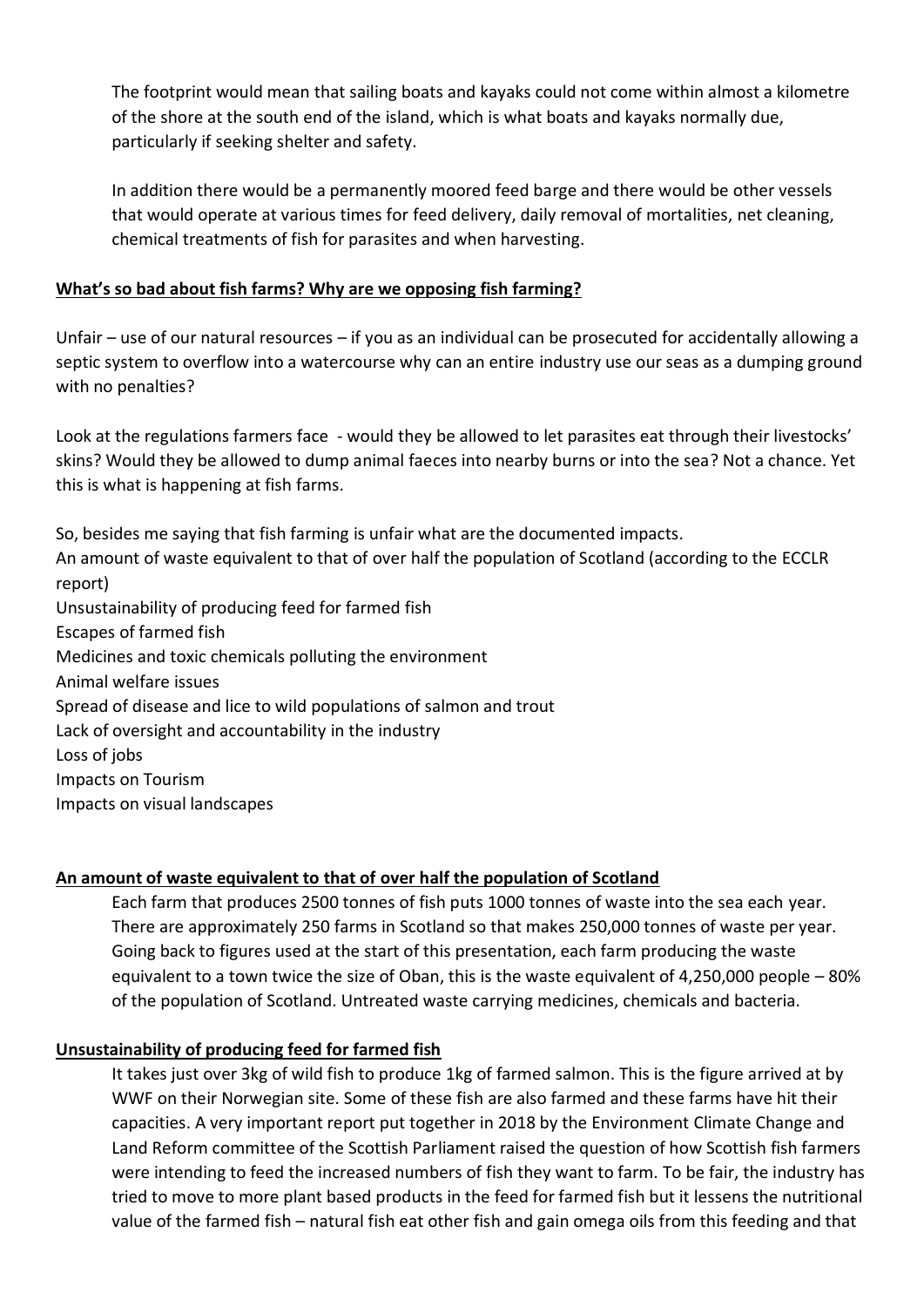is why salmon is promoted as a healthy food. However, putting plant oils into their feed doesn't give them the benefit of omega 3. It is one of the most amazing marketing jobs I have ever been made aware of – I looked up sources of omega 3 in our food. Mackerel was top of the list followed by salmon but if you went down the list you reached at number 10 you reached chia seeds which actually has 800mg more omega 3 per serving than mackerel. Walnuts and flaxseed were very high in omega3 as well. In fact, if you used flaxseed oil in your cooking you would get over 3000mg more per serving of omega 3 than if you eat a portion of mackerel!

### **Escapes of farmed fish**

Farmed fish are genetically engineered. It can be disastrous for wild fish if they escape and interbreed. In each area of the world where salmon and trout run they have adapted genetically over millennia to be able to thrive in the conditions they face. Escaped farmed fish dilute these long established gene pools. The farmed fish also compete with the natural fish for food and habitat. Examples

21700 from salmon farm on Skye in Feb 2018 11040 from salmon farm on Mull in September 2017

### **Medicines and toxic chemicals polluting the environment**

Fish are given antibiotics to fight various diseases – one report I read said that there are approximately 9 diseases commonly occurring in the densely populated farm cages. One that has particularly plagued the west coast of Scotland is gill disease. Fish are also given dyes in their feed to produce flesh colour – this usually comes naturally through the diet of wild fish. Chemicals are used to treat parasites like sea lice. Sea lice are crustaceans. The chemical being used currently is SLICE or emamectin benzoate. It is a neuro-toxin, does not dissolve well in water, is ingested in fish feed and works its way out to the skin of the fish while also be excreted through their faeces. It has been found to disperse to a wider area than previously thought and to persist longer in the environment than previously thought. It is known to have a big impact on crustaceans and the ECCLR has asked that studies be done to determine the possible longer term impacts on other sea life.

Paragraph 166 of the ECCLR report: John Aitchison referred to an internal document from SEPA accessed via a freedom of information request which states: 'Fish farming is unique in that it is a sector which is allowed to discharge substantial quantities of biocides, some of them Priority Substances in terms of the Water Framework Directive and all at least List II substances in terms of the old EU 'Dangerous Substances Directive….the waters in which salmon farming is practiced are usually the same waters in which Scotland's valuable crustaceans fisheries are located….it is not tenable for SEPA to adopt a position where commercial shellfish species are impacted by the dayto-day activities of fish farms.'

As sea lice have been building up immunity to SLICE/emamectin benzoate, hydrogen peroxide is being used more and more frequently as a bath treatment for farmed fish. No agency has data on the amounts of hydrogen peroxide being used. The ECCLR has asked that data held on the use of hydrogen peroxides, other disinfectants, antibiotics and anti-fouling paints should be made publicly available to promote industry transparency.

#### **Animal welfare issues**

Currently, Scotland's fish farms mortality rate is 20% per year. Again, what would happen if 20% of all cattle, pigs, sheep etc die on farms each year? There would be an uproar!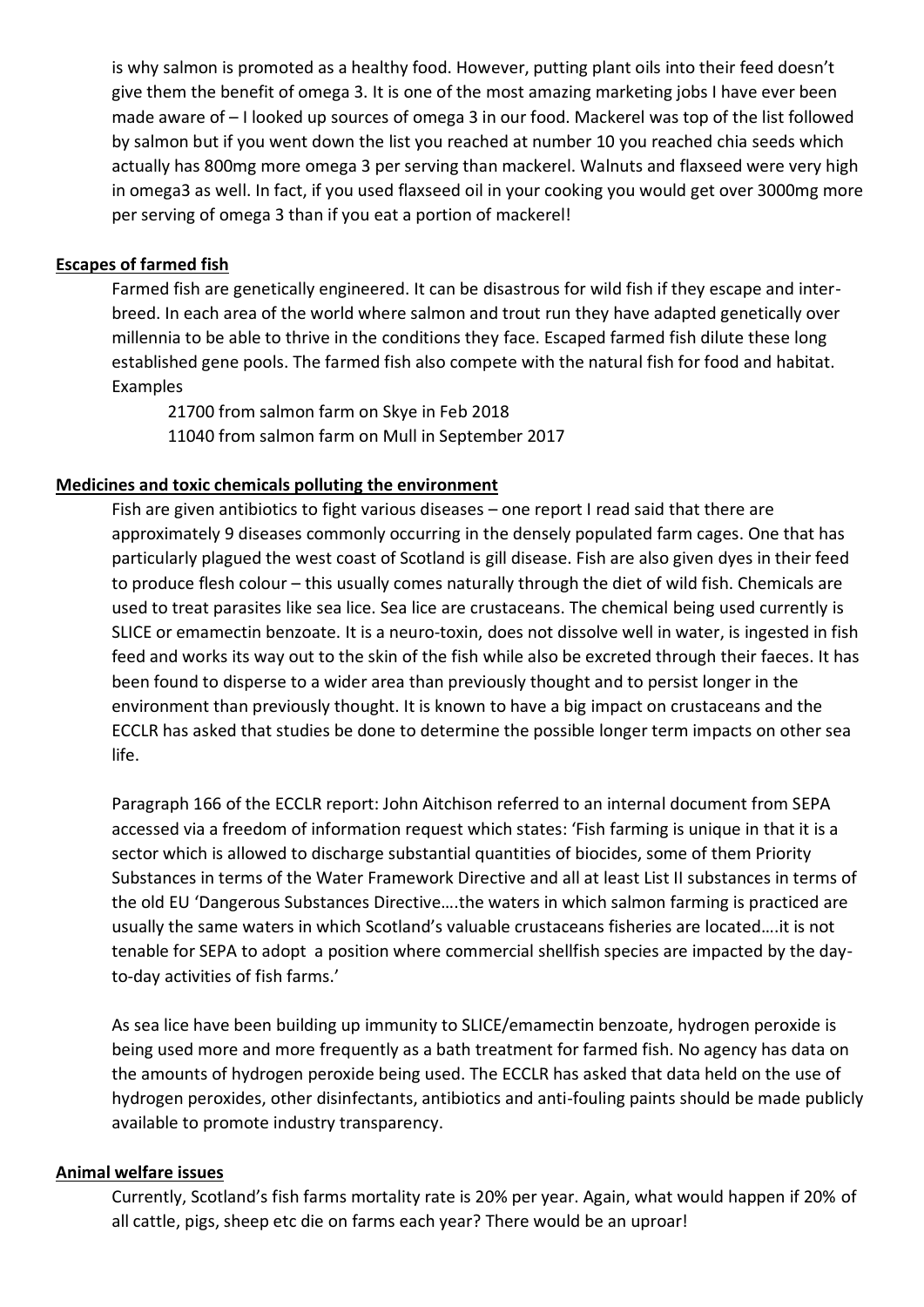## **Lack of oversight and accountability in the industry**

## Slides

Paragraph 116 of the ECCLR report: The Committee asked SEPA how many unannounced visits it had made to fish farms. In revised follow up evidence SEPA provided percentages in relation to the total number of unannounced visits which translate into the following numbers which shows a decline in the annual number of both visits and unannounced visits since 2015: In 2015, 14% of 174 visits were unannounced (24 unannounced visits) In 2016, 13% of 152 visits were unannounced (20 unannounced visits) In 2017, 9% of 160 visits were unannounced (14 unannounced visits)

# **Loss of jobs**

DFF is telling us that the farm will bring 6 jobs immediately to the island as a minimum and that there will be many ancillary jobs created. First, let's acknowledge that two lobstermen use the proposed site and their jobs will go right away – so 4 jobs.

Now let's look at the Clyde Marine Regional Assessment of 2017.

In section 6.3 Aquaculture of the CMRA 2017, it is stated that "The sector remains important for supporting rural and coastal communities both directly and through supply chain linkages, however, there has been an overall decline in employment." Several paragraphs later," the sector is a relatively small employer in absolute terms, however, provides year round employment for fragile rural communities in the region. Total direct employment is 160 jobs." (In the A&BC LDP Bute is not designated an Economically Fragile Area). The report than goes on to say that since 2009 there are indications of an increase in productivity, "driven by the increase in turnover but a decrease in employment i.e. businesses are growing turnover but with less employees. This is likely to be due to greater levels of automation across the sector." So, will the promised 6 jobs materialise? If so, will they remain as automation to drive down costs becomes the norm?

Also, the financial viability of Dawn Fresh Foods Ltd must be questioned: Turnover up but Dawn fresh still makes £7.7m loss. The article goes on to say that the previous year, 2015 – 16, an £8.1m loss had been reported.

Let's look at what an article in the Sunday Post on 5 May this year said:

First and foremost, our government and tourist organisations should do more to acknowledge the contribution that salmon angling, and country pursuits in general, make to the rural economy of Scotland. Maybe then people will sit up and take notice.

The general consensus amongst anglers is that an industry worth over  $\text{\pounds}120m$  to the economy, supporting in excess of 3,000 jobs and generating an average spend on fishing trips to Scotland by tourists of around £5,000 per trip is largely being ignored. That has to end.

This is an excellent segue into the topic of tourism.

## **Impacts on Tourism**

An Assessment of the Benefits to Scotland of Aquaculture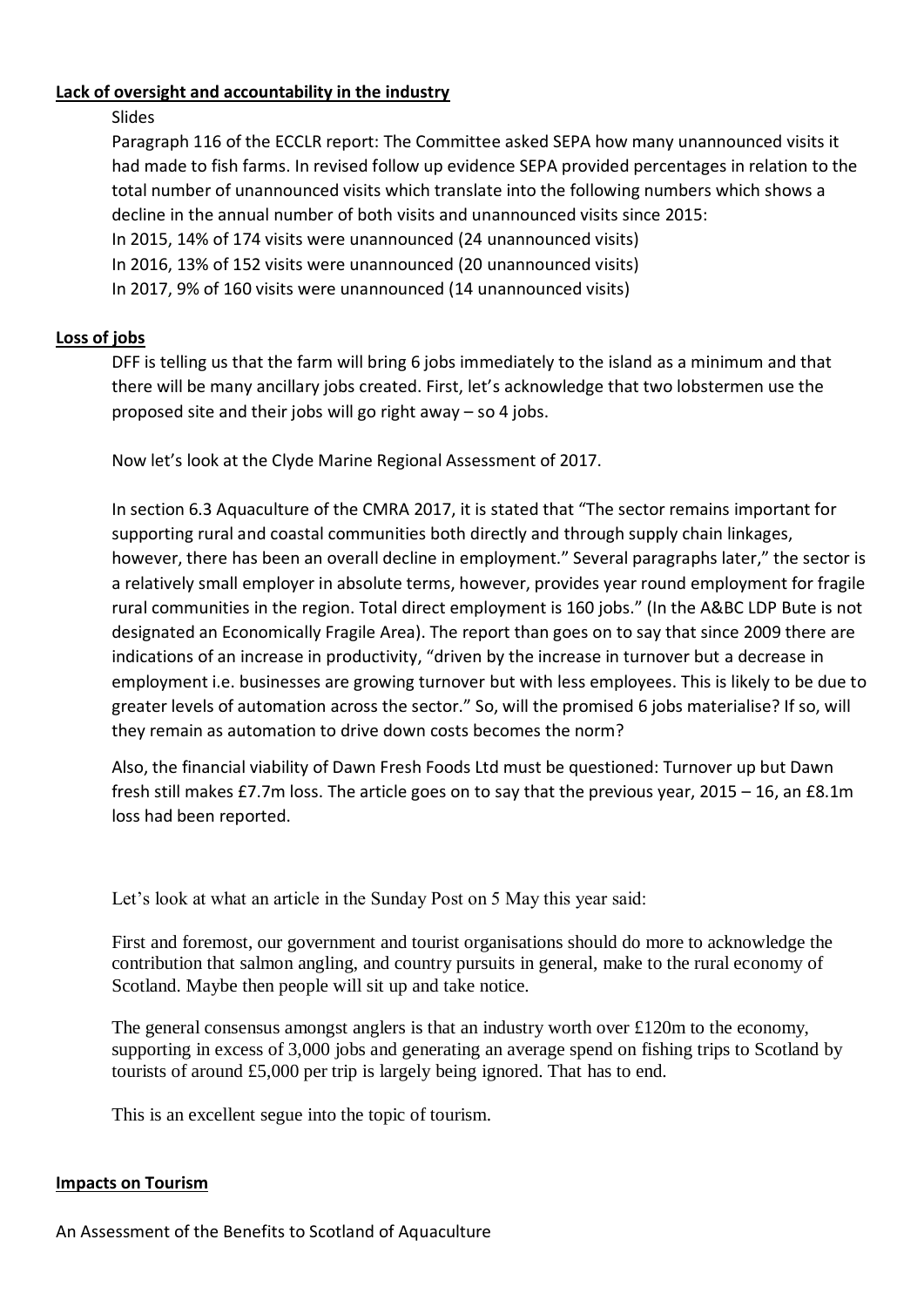a report by Marine Scotland in 2014

185,900 jobs in 2014 across Scotland £3.1 billion

No, there's no way salmon farming is going to put any tourists off. I wouldn't say there was any adverse effect on tourism in the slightest.

Wildlife Photographer, Shetland

The qualitative research highlighted numerous examples throughout all the regions of local people benefiting from or considering the inclusion of aquaculture in tourism activities. In this case, the supply of tourism services and aquaculture products are no longer considered substitutes but complements....

there's no reason why some of these things couldn't actually have an attraction value... How fascinated would you be? Especially if you were in a country that didn't have a fish farm.

Tourism Representative, Argyll

Where aquaculture is already being incorporated into wildlife tours and tourism businesses, stakeholders have found that they have had quite varied responses from tourists.

There's some people take it or leave it, you know? Other people are very interested in the thing but the thing they are mostly impressed with is the amount of fish that are actually out there. You know, you tell them there is about 30-40 thousand fish per cage, you know and then they go 'oh!'. A lot of them like seeing them jump about like that. But other people make wee comments about them damaging the environment and that sort of stuff. Tourism Representative, Skye

Employment was the most discussed topic when asking respondents about human capital. Jobs were the most recognised benefit of aquaculture in Scotland, and in two of the study locations (Western Isles and Skye) it was believed that aquaculture was one of the biggest employers in the area. However, although jobs were viewed as important, it was highlighted by a number of respondents that there are not as many job opportunities now as there were in the past.

Well, if we go back a few years when the fish farm was locally owned and locally managed there was an awful lot of jobs here. It's a lot more automated now. There's definitely not the amount of staff that there used to be.

Hotel Manager, Skye

This was suggested to be due to the automation of farm systems by some interview participants, and due to consolidation of the industry to larger companies and larger units leading to the reduction of labour by others.

### **Impacts on visual landscapes**

In paragraph 1.7.1, the Argyll and Bute Council Local Development Plan Written Statement lists one of the major challenges facing the Council to be the delivery of sustainable long-term economic growth that will *protect and enhance our outstanding natural and built environment and maintain and improve our quality of life.*